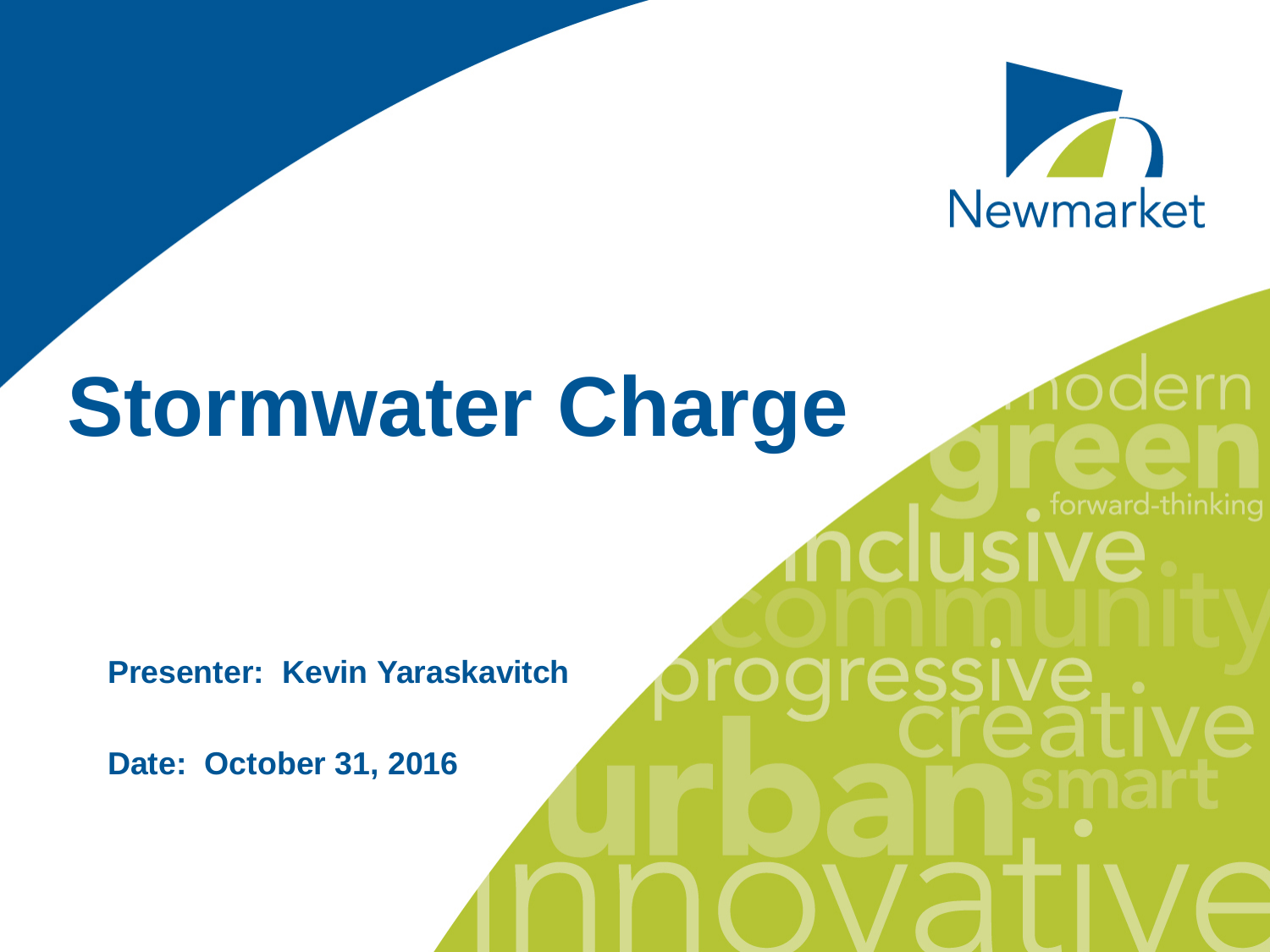

## Agenda

- Introduction to Stormwater Management
- **Why** have a stormwater charge?
- **How** would the charge be calculated?
- **What** would be the impact of the stormwater charge?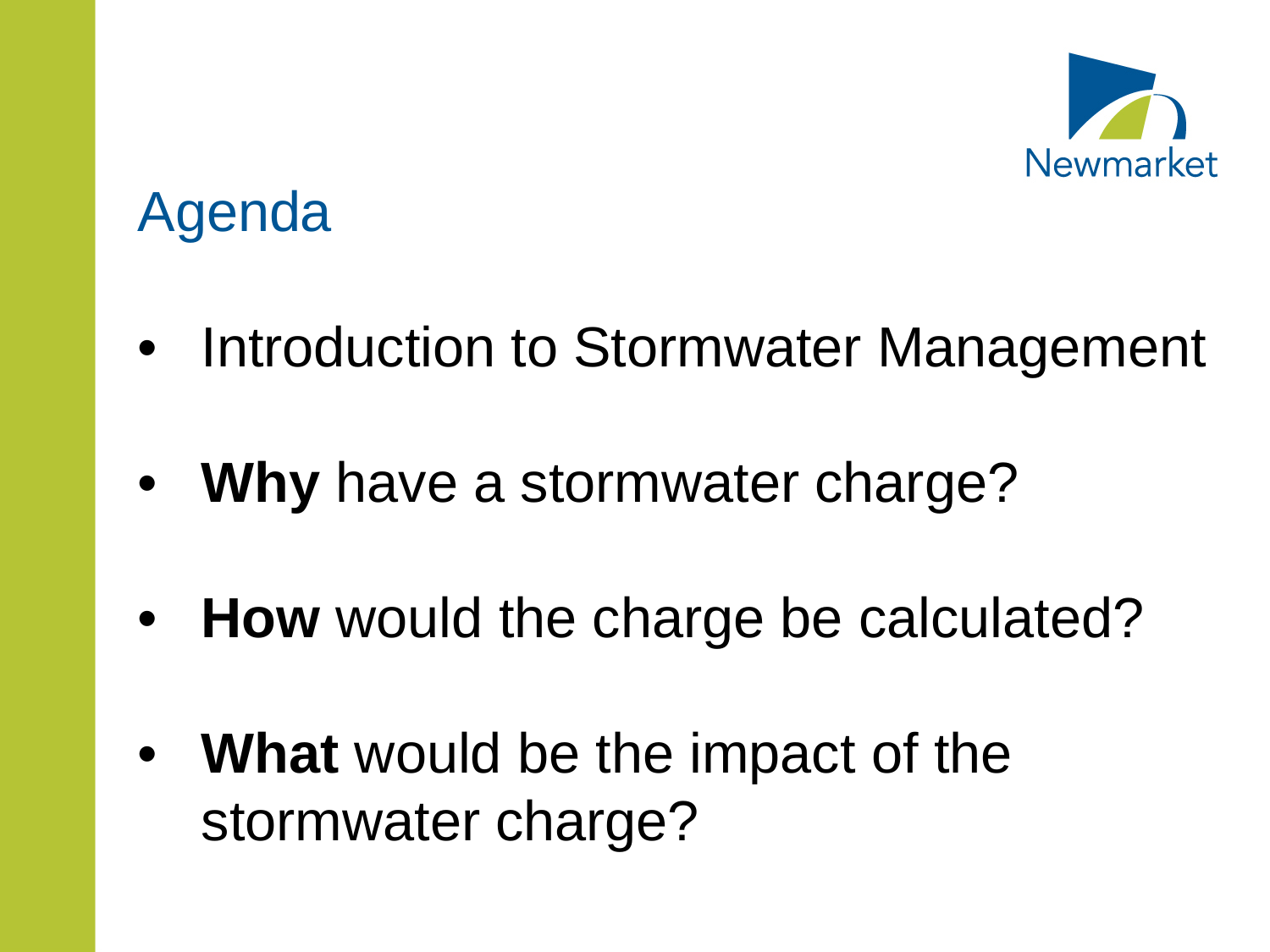

# **Introduction to Stormwater**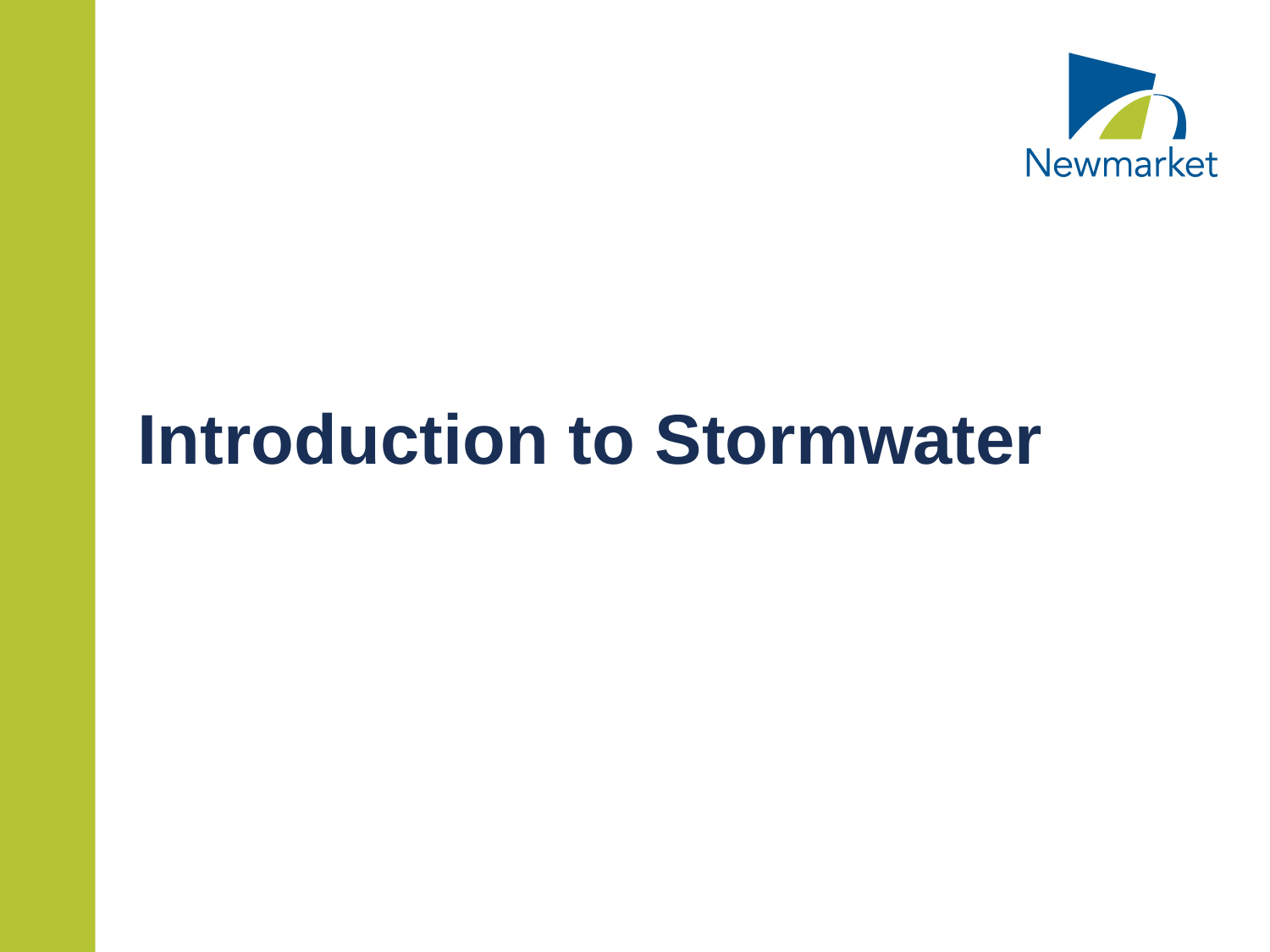

#### What is stormwater?

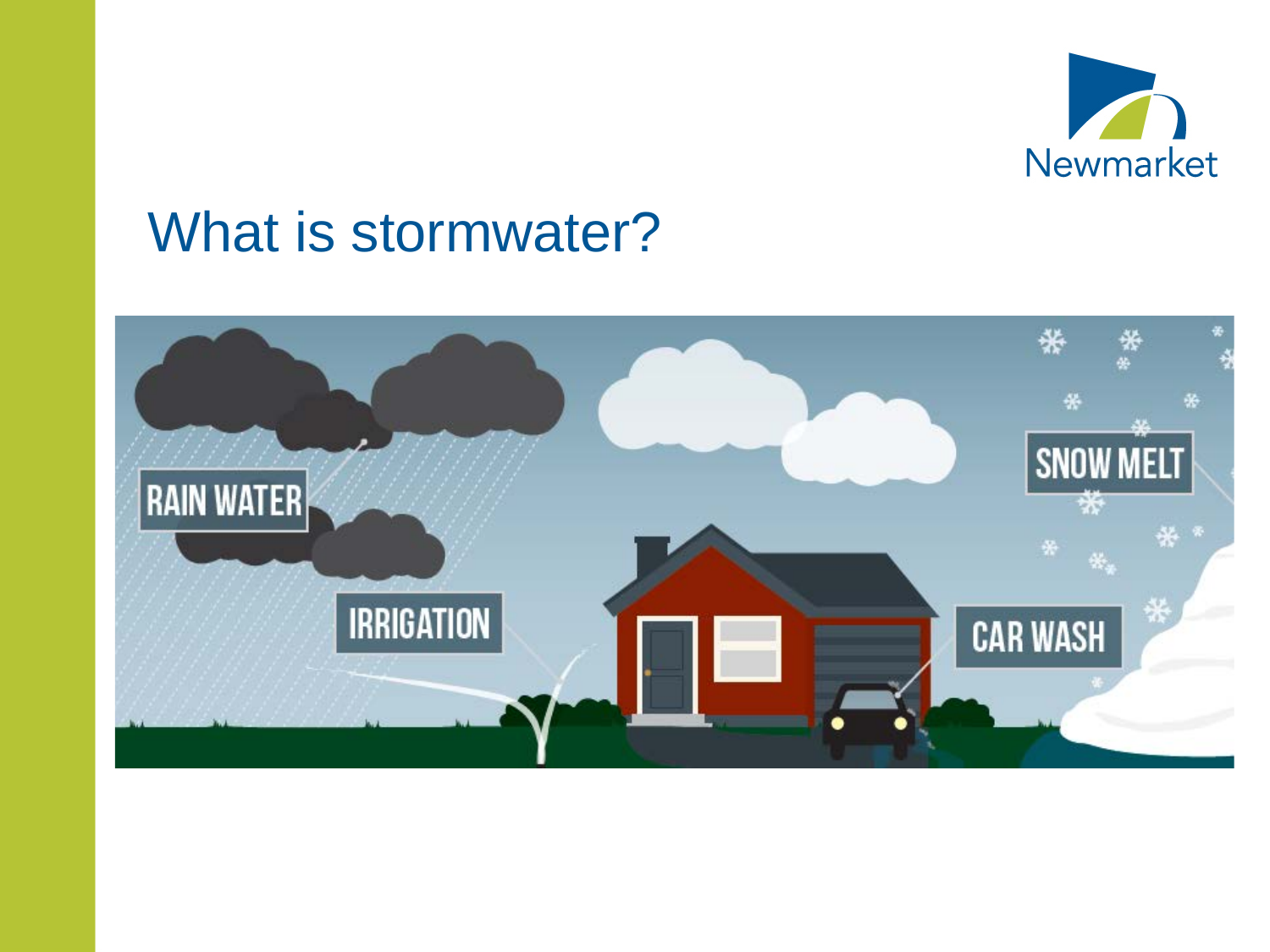## Impervious Areas

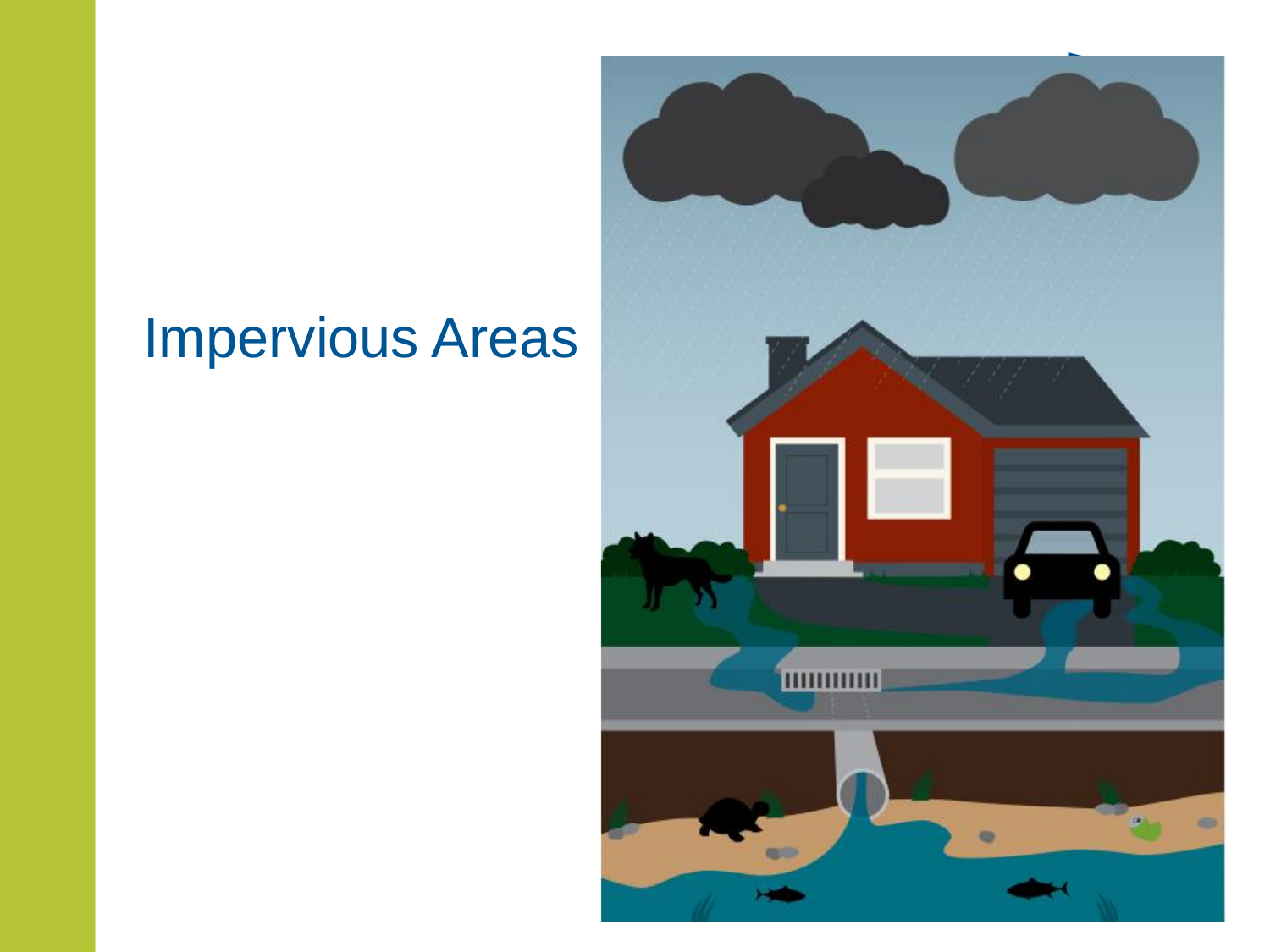### Stormwater Runoff



Low Runoff **Medium Runoff** High Runoff





9% Impervious 44% Impervious 88% Impervious **Examples: Natural Areas, Vacant Properties, Golf Courses Examples: Residential and Institutional Examples: Commercial, Industrial and Mixed Use**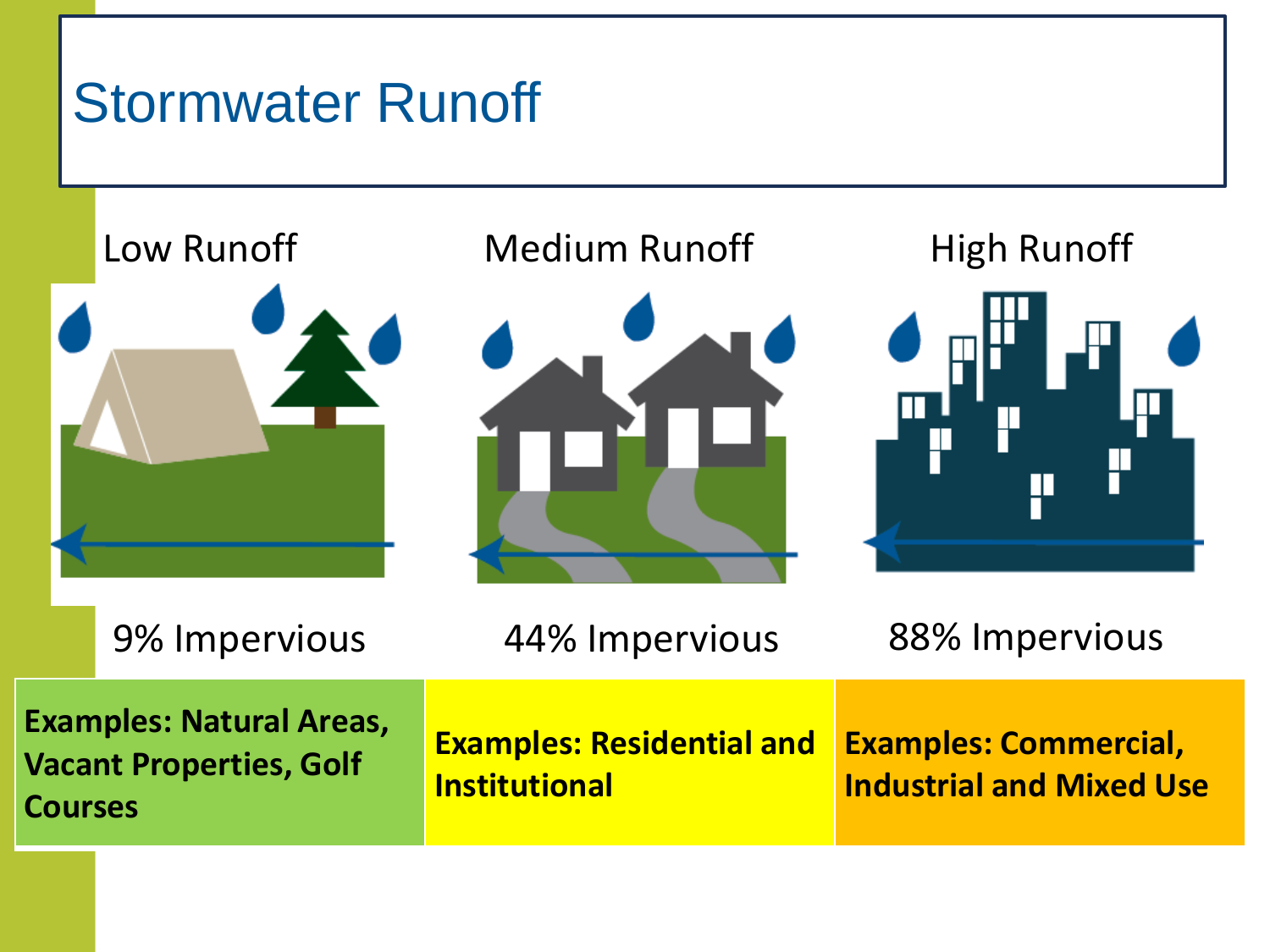### Newmarket's Stormwater Assets

Infrastructure

| <b>Asset Name</b>                            | <b>Estimated</b><br><b>Quantity</b> | <b>Unit of</b><br><b>Measure</b> | <b>Historical</b><br><b>Cost</b> |  |
|----------------------------------------------|-------------------------------------|----------------------------------|----------------------------------|--|
| <b>Real Assets</b>                           |                                     |                                  |                                  |  |
| Land                                         | 130                                 | Acres                            | \$12,264,376                     |  |
| <b>Pipe Assets</b>                           |                                     |                                  |                                  |  |
| <b>Storm Sewers</b>                          | 225                                 | <b>Kilometers</b>                | \$63,919,809                     |  |
| <b>Catch Basins</b>                          | 7,278                               | <b>Number</b>                    |                                  |  |
| <b>Stormwater Manholes</b>                   | 3,450                               | <b>Number</b>                    |                                  |  |
| Outlets to receiving waters                  | 355                                 | <b>Number</b>                    |                                  |  |
| <b>Pond Assets</b>                           |                                     |                                  |                                  |  |
| <b>Stormwater Management Facilities</b>      | 53                                  | <b>Number</b>                    | \$9,847,092                      |  |
| <b>Watercourse Assets</b>                    |                                     |                                  |                                  |  |
| Watercourses, streams, rivers, and<br>creeks | 55                                  | <b>Kilometers</b>                | N/A                              |  |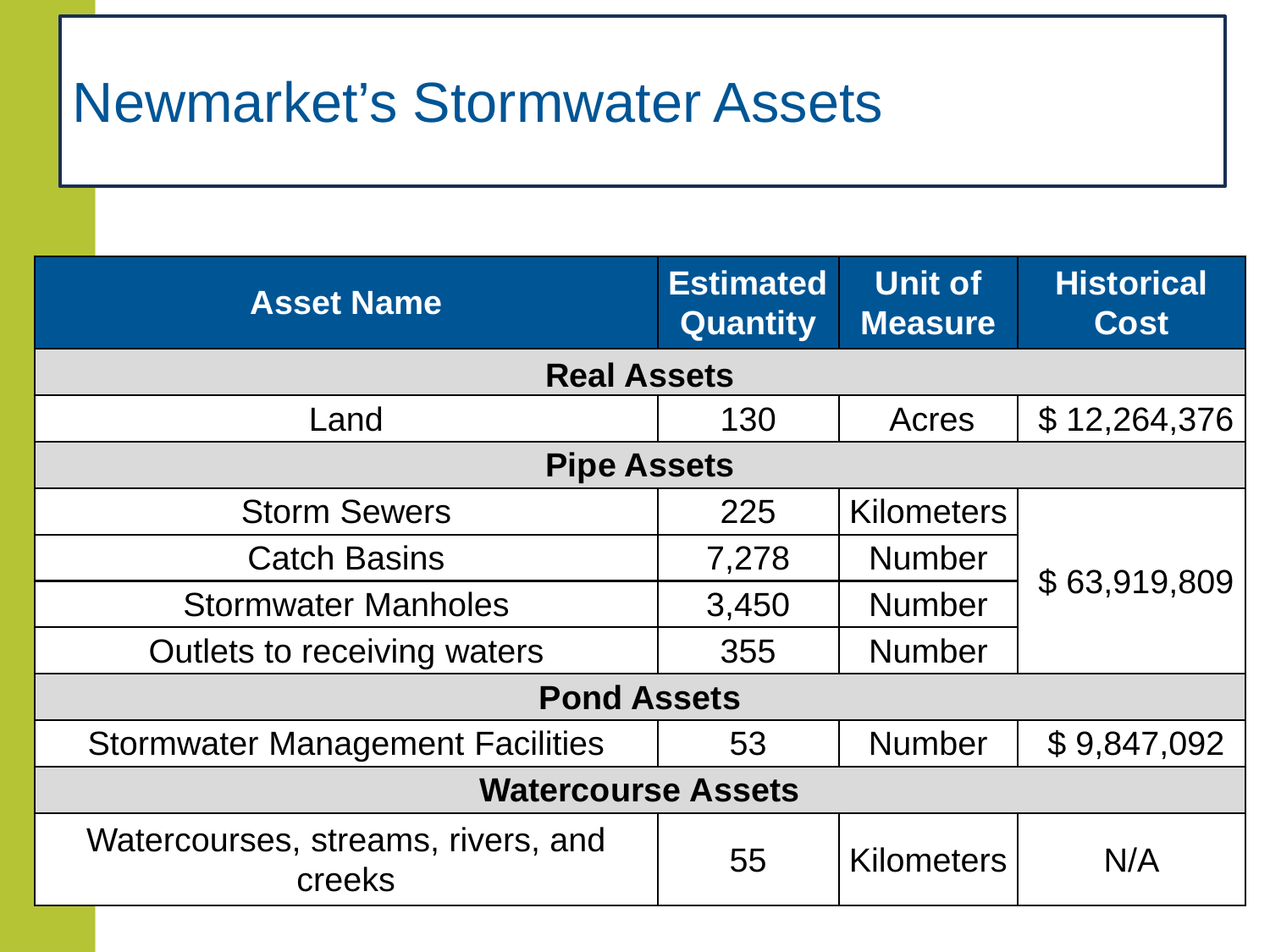

# **Why** have a stormwater charge?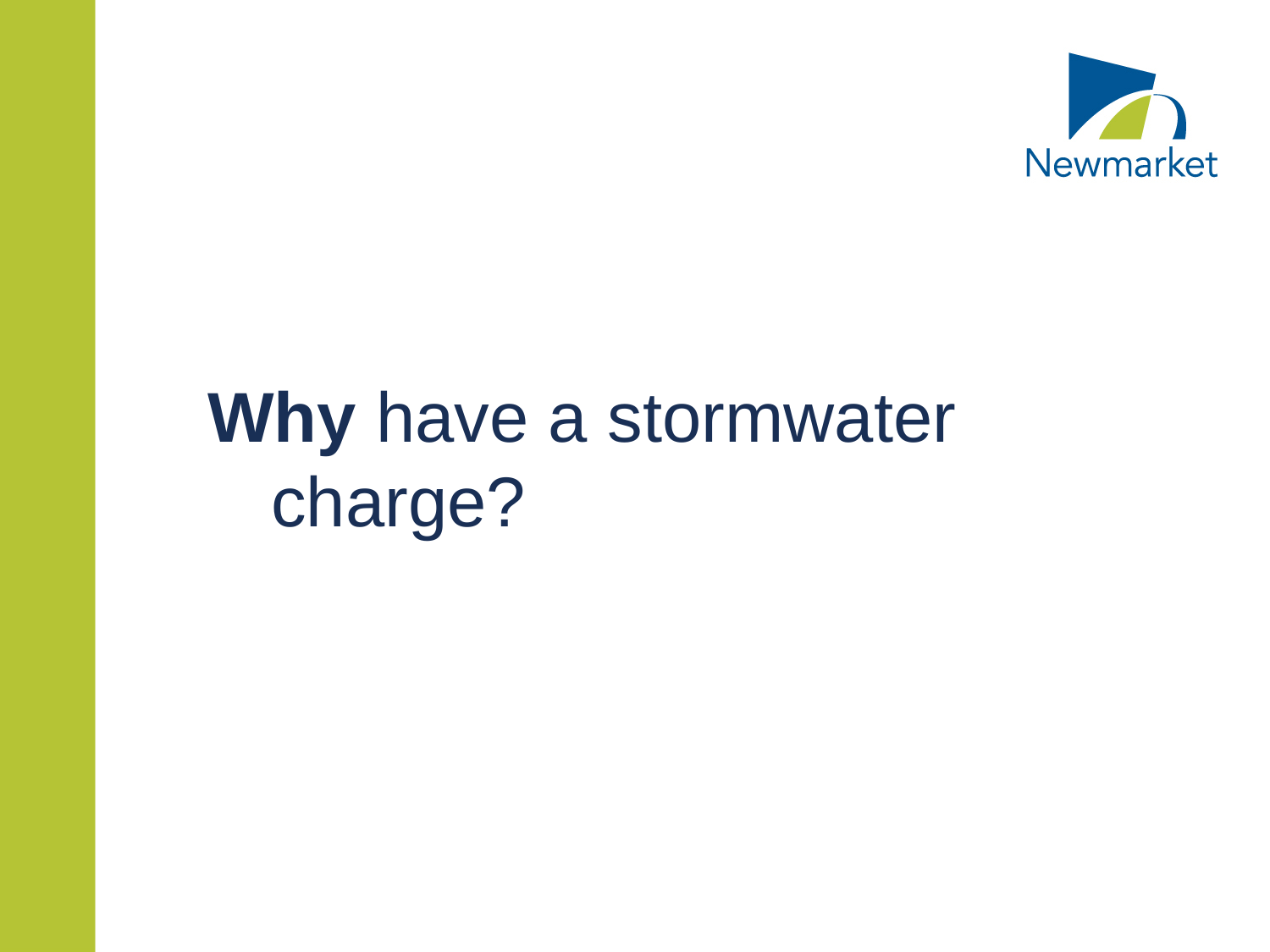

#### The Perfect Storm

#### **Aging Assets**

#### **Flood Prevention**

**Environmental Protection**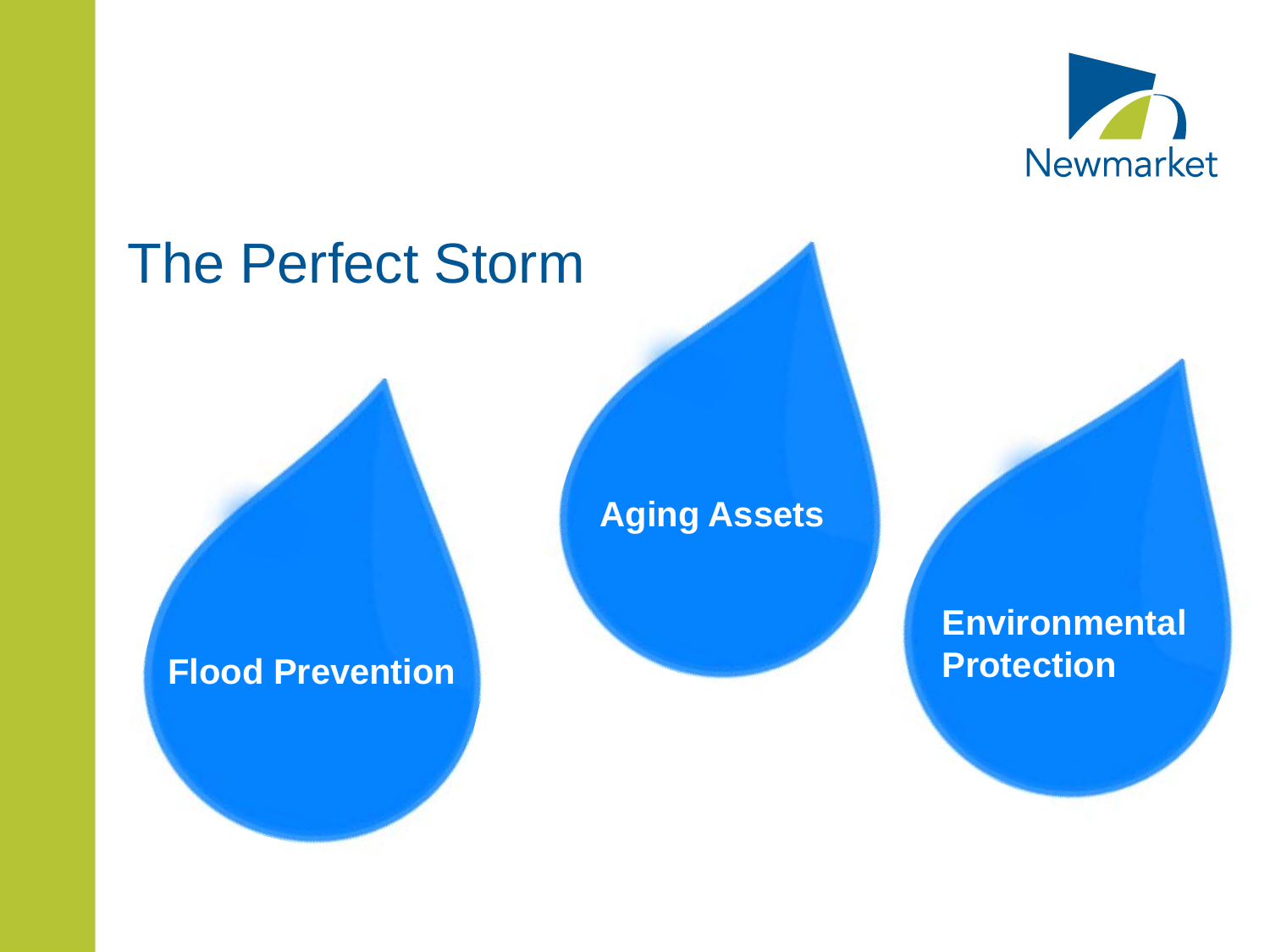# Aging Assets

| <b>Projected</b><br><b>Replacement</b> | <b>Replacement Value</b> | <b>Percentage</b> |
|----------------------------------------|--------------------------|-------------------|
| 1 - 10 Years                           | \$17,017,100             | 15%               |
| 11 - 20 Years                          | \$3,992,900              | 4%                |
| 21 - 30 Years                          | $\mathbb S$ -            | $0\%$             |
| 31 - 40 Years                          | \$219,300                | $0\%$             |
| 41 - 50 Years                          | \$1,670,400              | $1\%$             |
| $51 + Years$                           | \$90,939,100             | 80%               |
| Total                                  | \$113,839,000            | 100%              |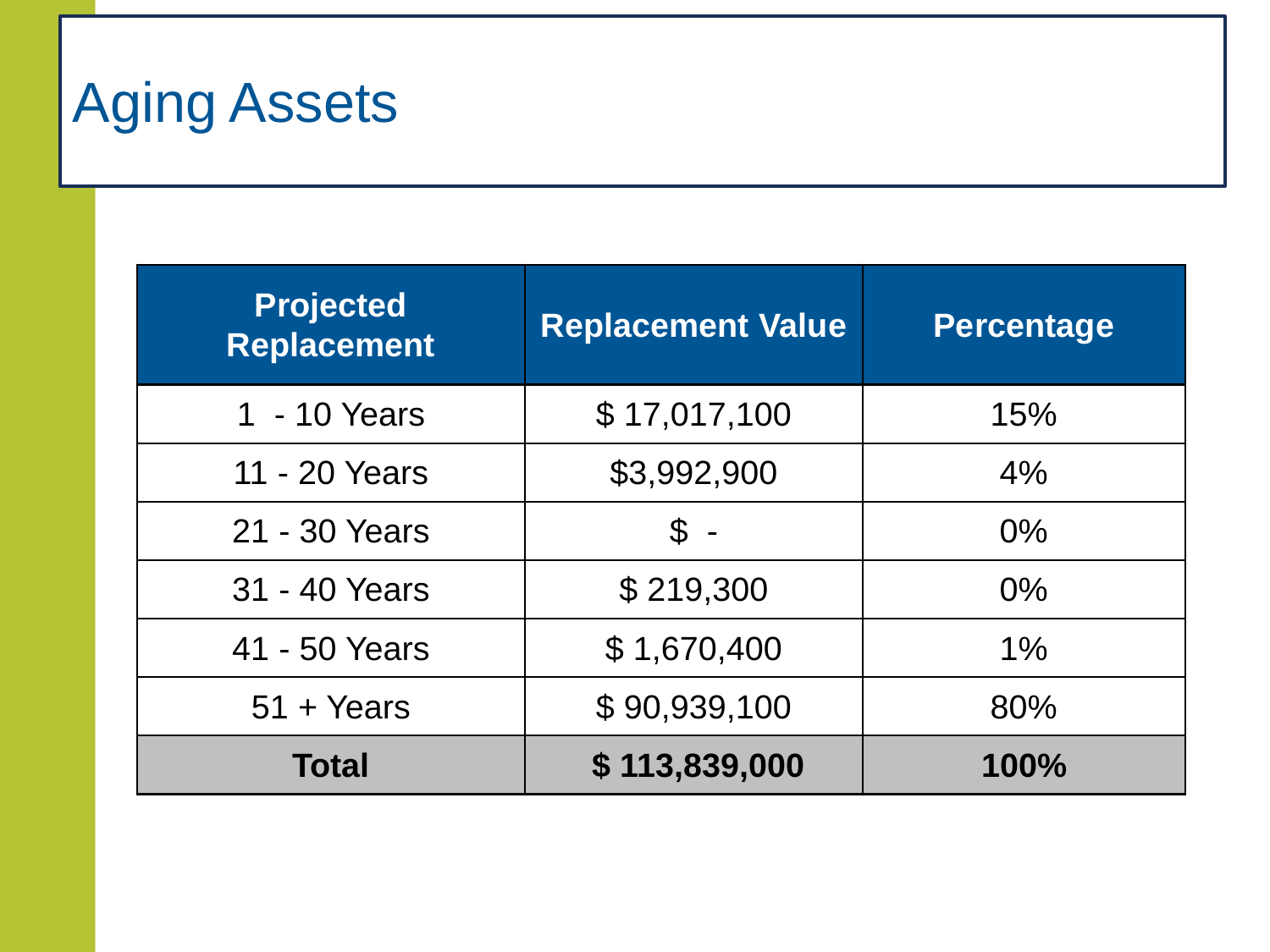

### Funding Solution

Many municipalities across Canada have established Stormwater Charges. This list includes:

City of Regina City of Edmonton Strathcona County City of Calgary City of Langley City of Surrey City of Pitt Meadows City of Victoria City of Prince George

**City of Kitchener City of London City of Waterloo City of Mississauga City of Markham City of Vaughan City of Ottawa Town of Richmond Hill Town of Aurora**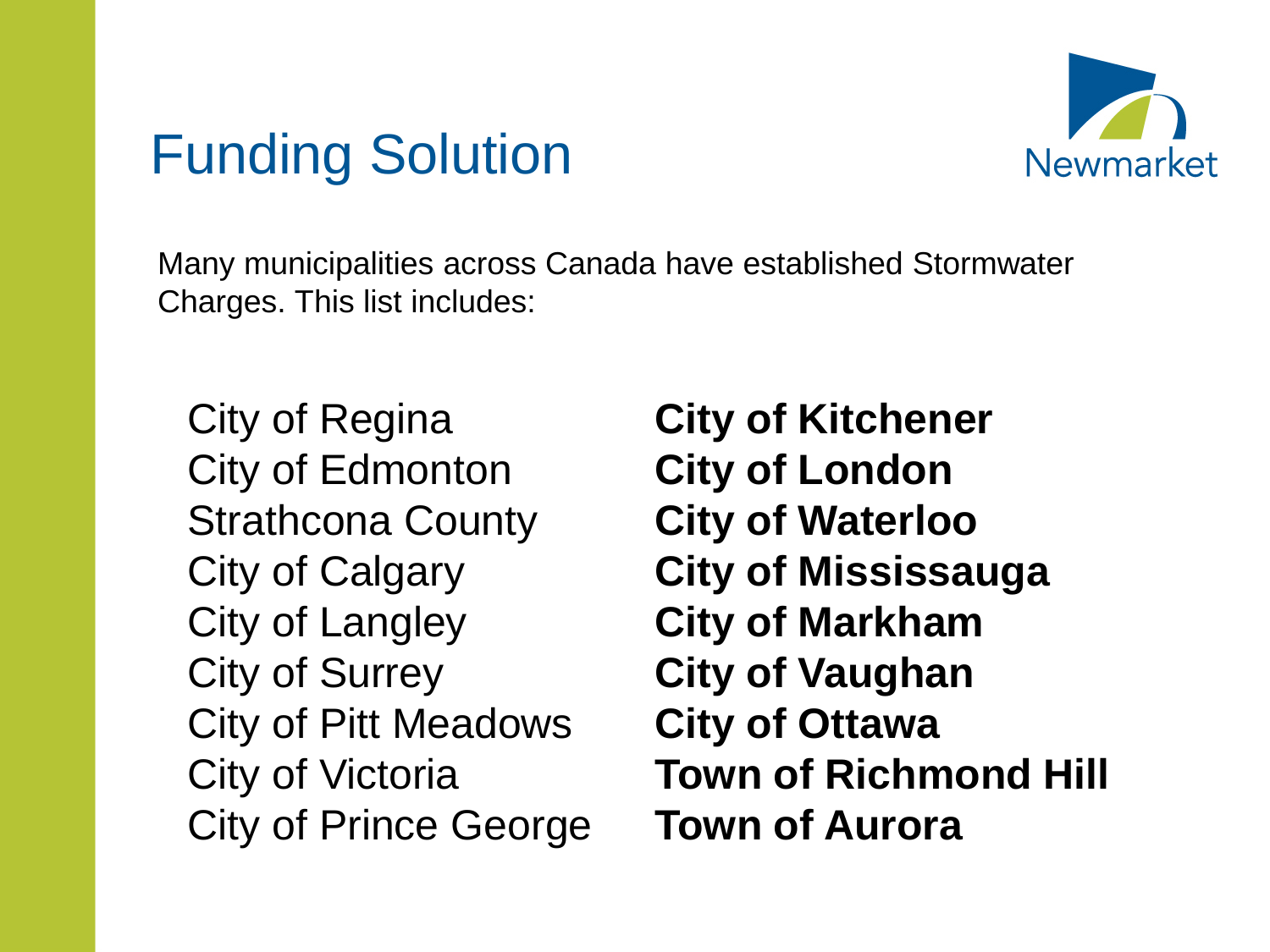

# **How** would the charge be calculated?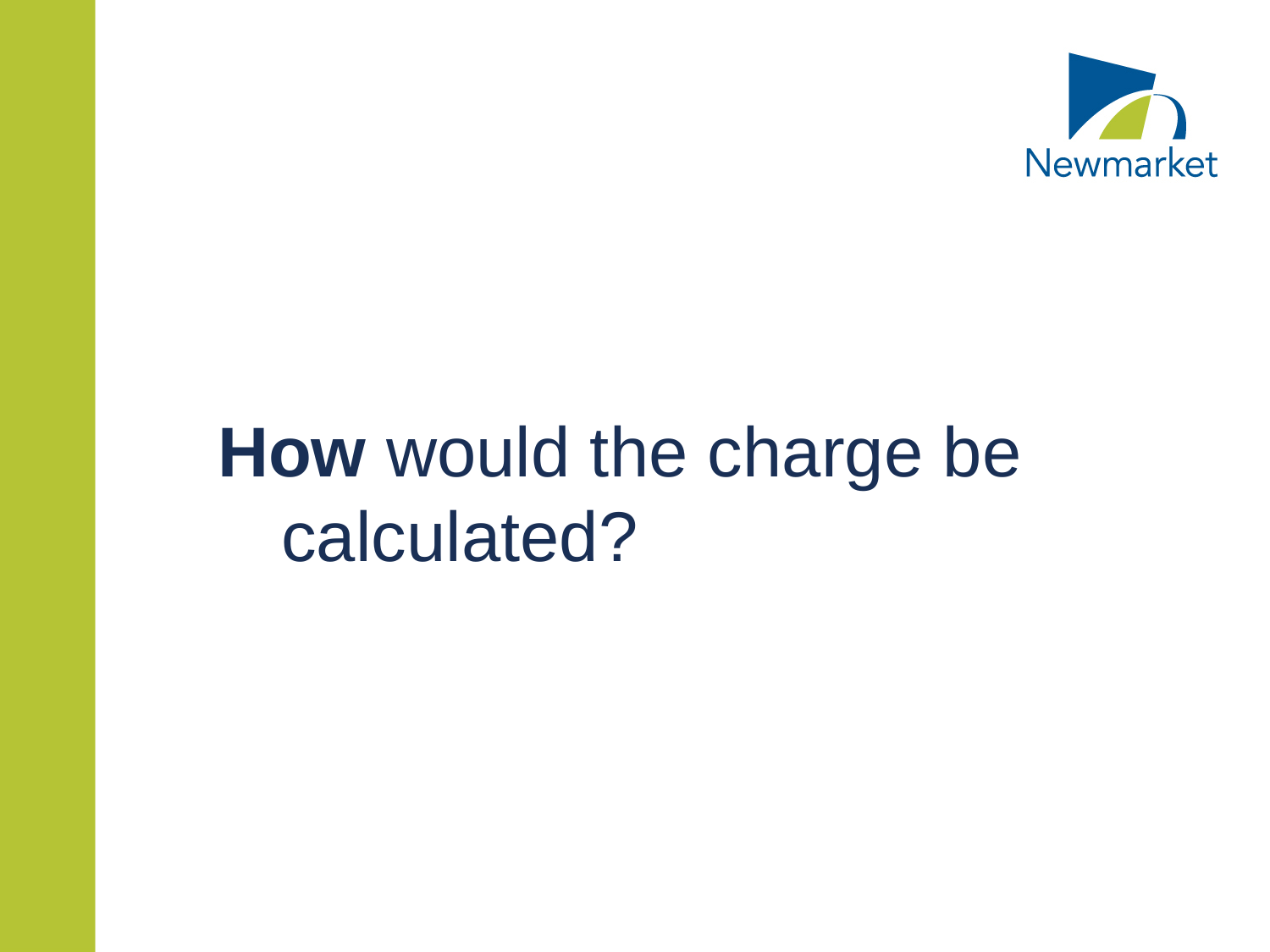

#### Rate Principles

### **Stormwater Charge Spectrum**



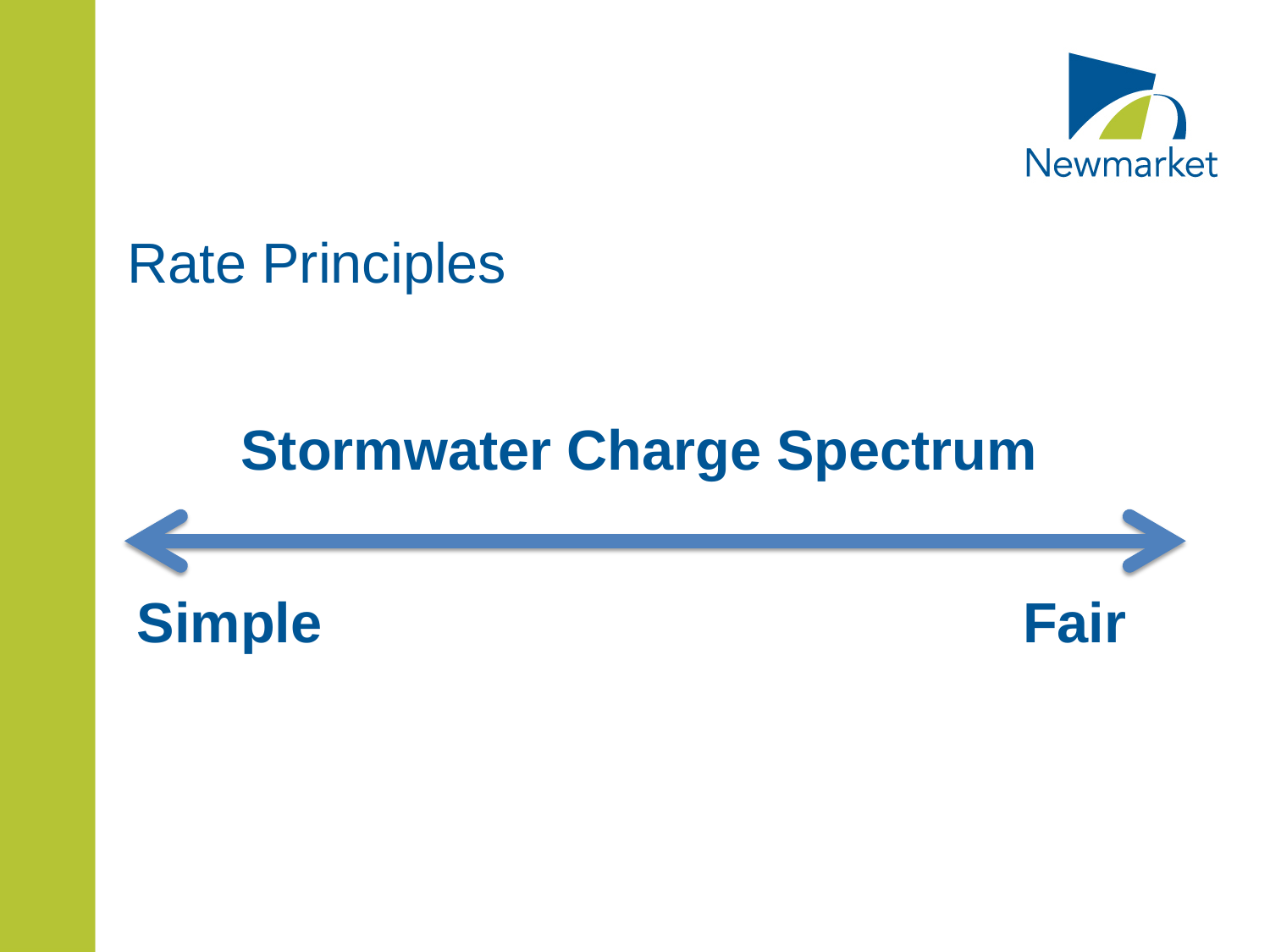

#### Size of Property x Runoff Level Group Rate = Charge



9% Impervious 44% Impervious 88% Impervious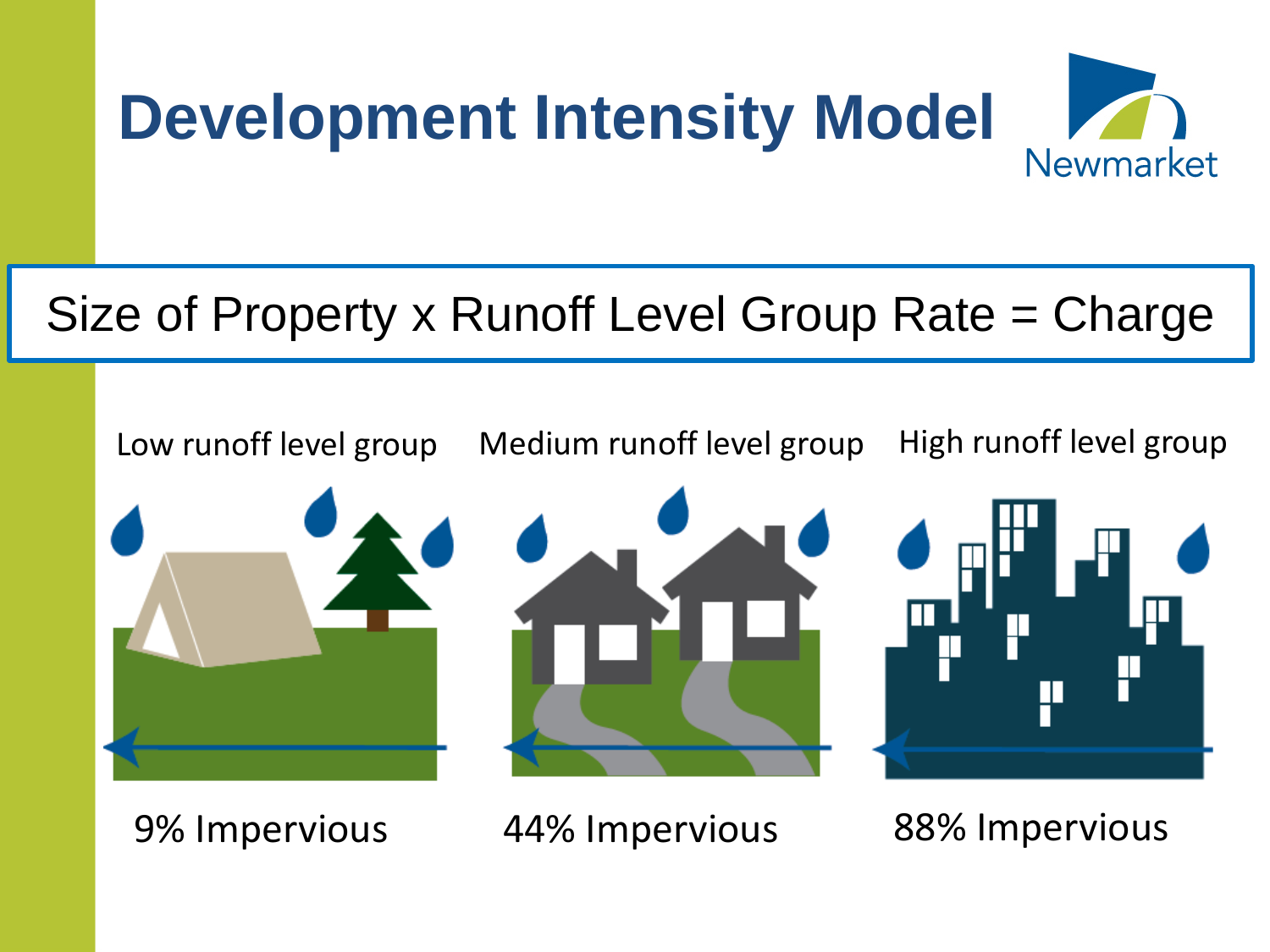# **Public Consultation**



- Press Release
- Facebook Ad
- Hosted Public Information Centre
- Present at Newmarket Open House
- Newmarket Chamber of Commerce
- Newmarket Environmental Advisory **Committee**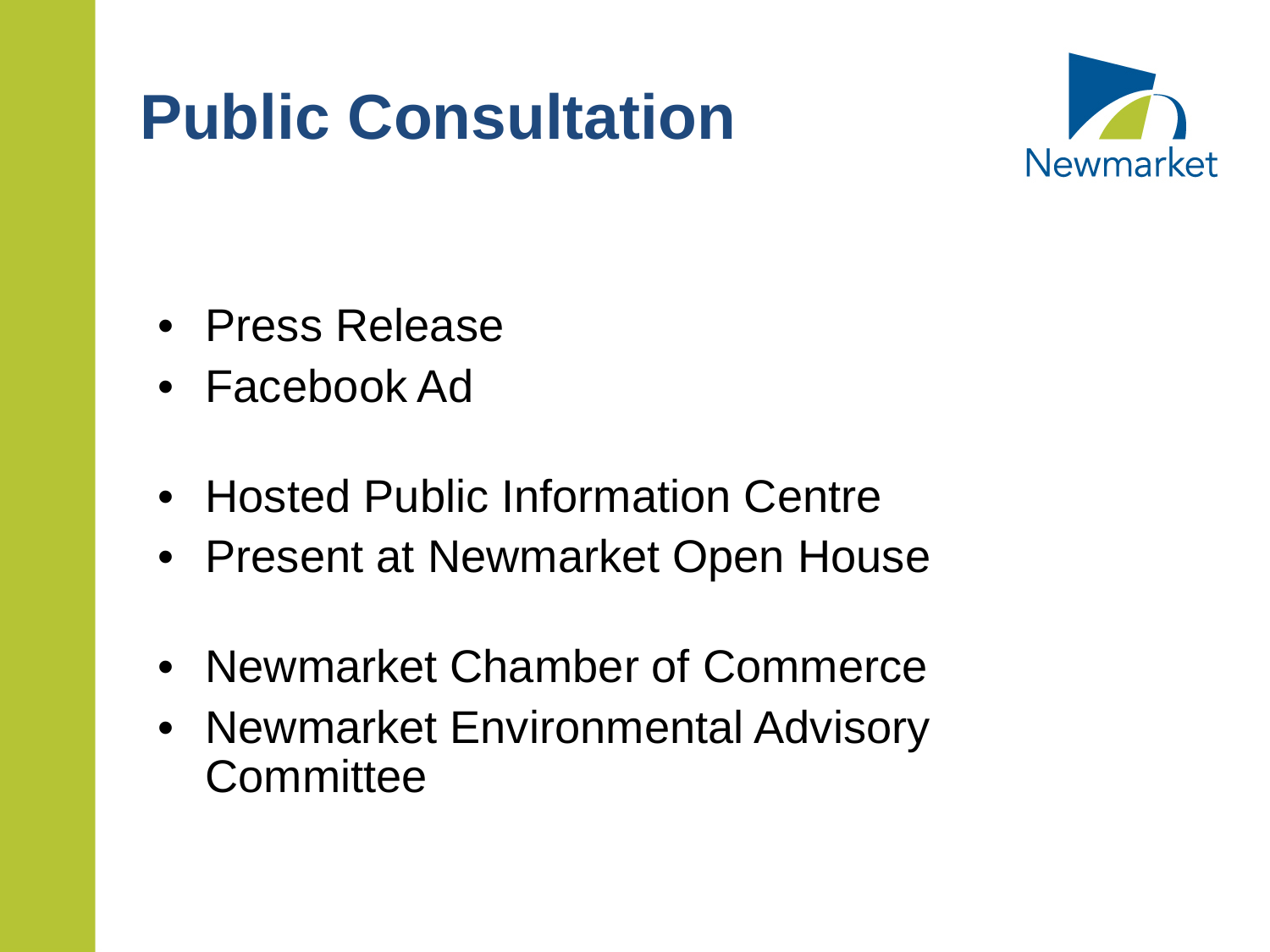### Stormwater Charge Calculator

| Stormwater     |                            |                          | $\mathbf{x}$ |
|----------------|----------------------------|--------------------------|--------------|
|                | <b>Funding Requirement</b> |                          | Year<br>2016 |
| Imperviousness |                            | Override Runoff Rate     |              |
|                | Low 0.09                   | Low                      |              |
| Medium 0.44    |                            | Medium                   |              |
| High           | 0.88                       | High                     |              |
| Credits        |                            | <b>Vacant Properties</b> |              |
|                |                            |                          | Go           |
|                |                            |                          |              |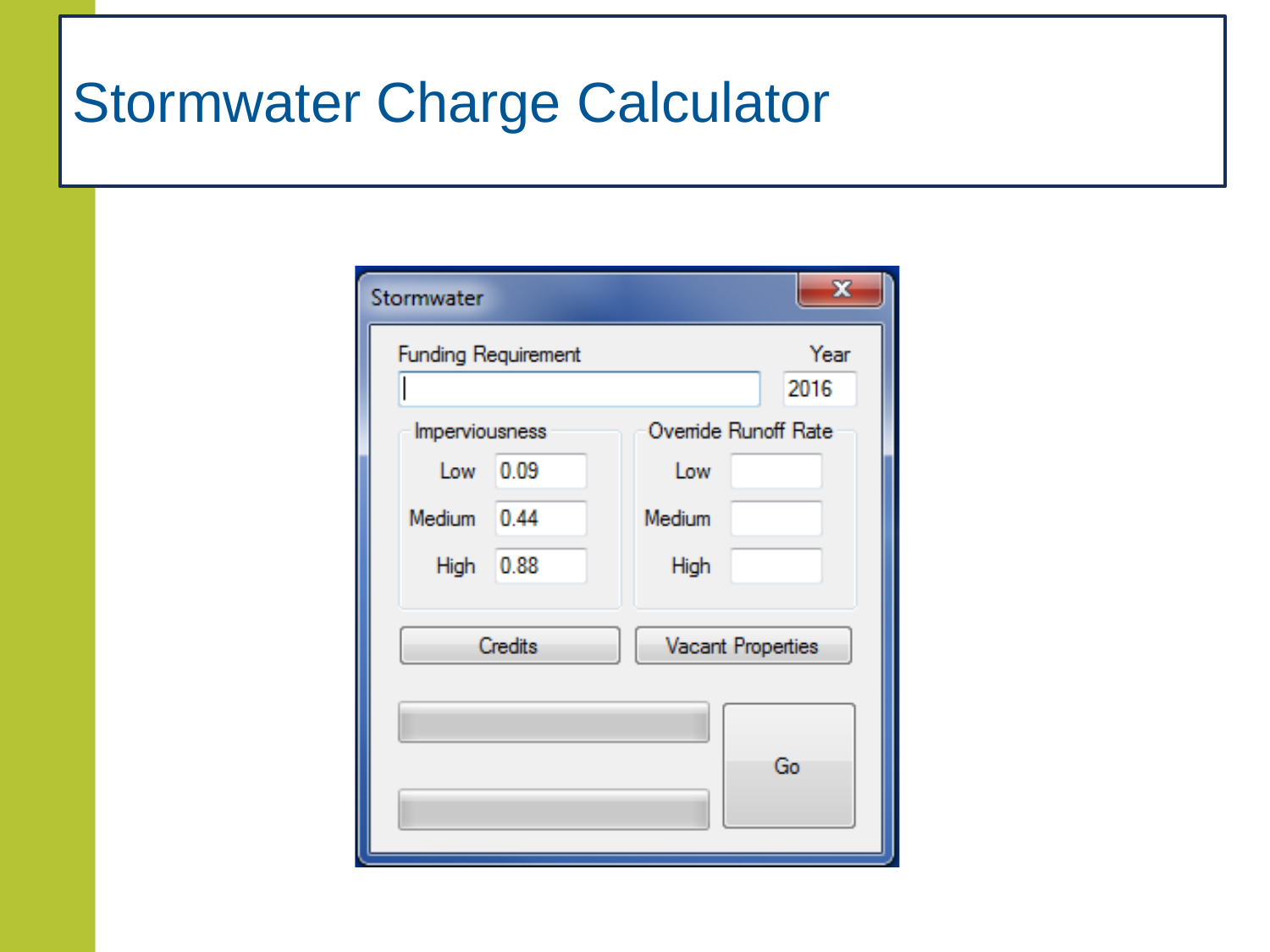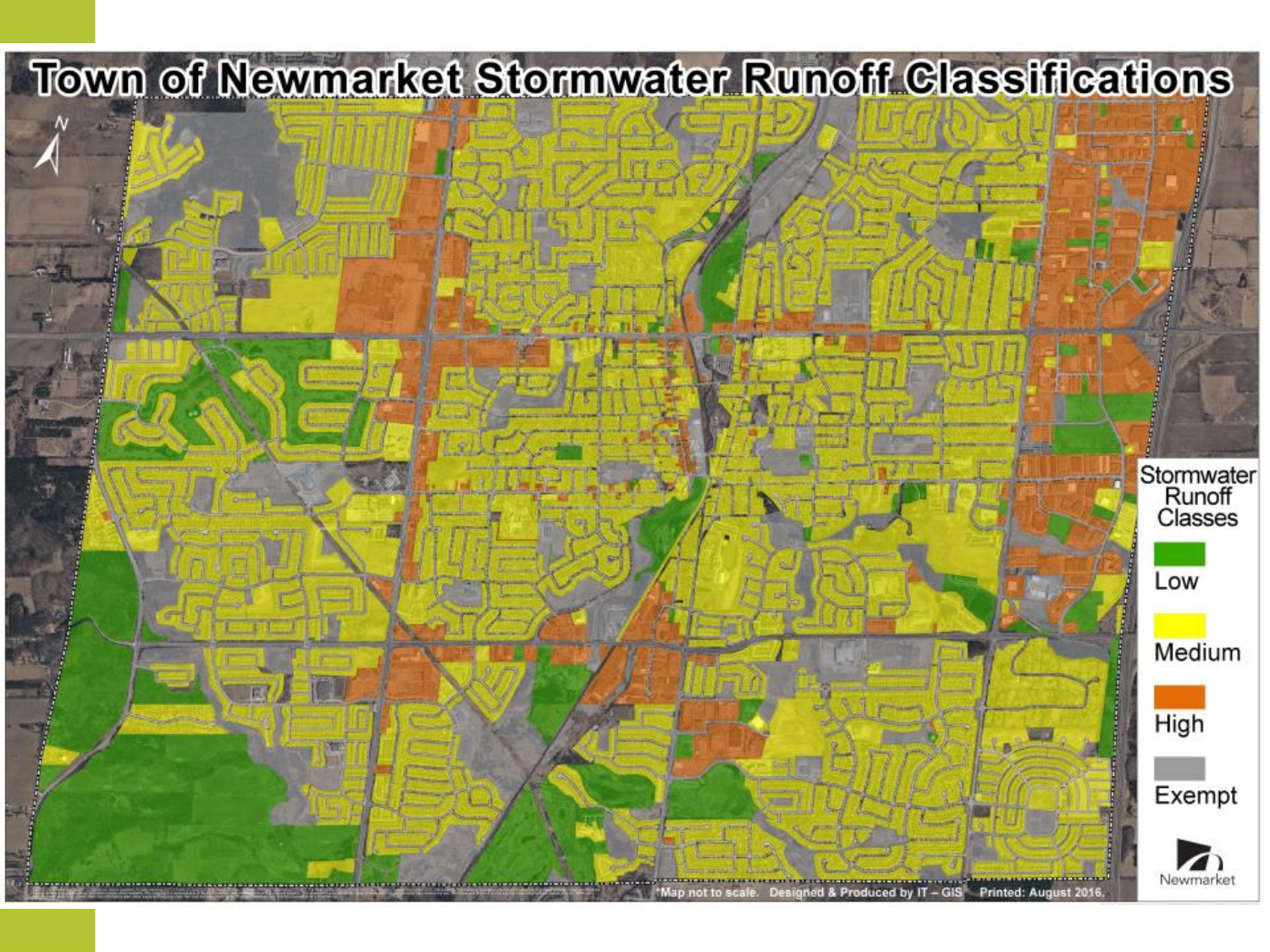

# **[Stormwater Charge Video](https://www.youtube.com/watch?v=omhACHTVfPw)**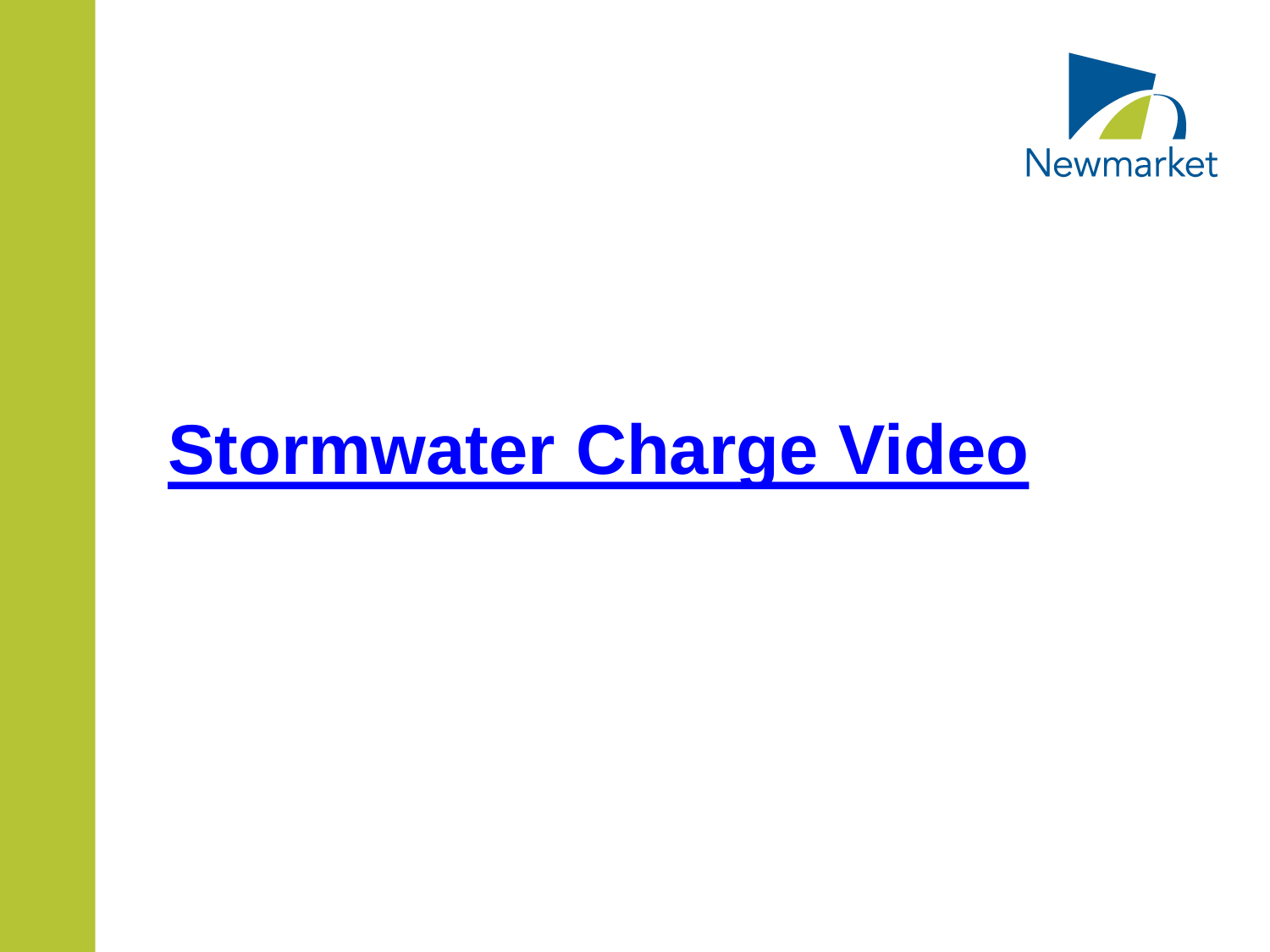

# **What** would be the impact of the stormwater charge?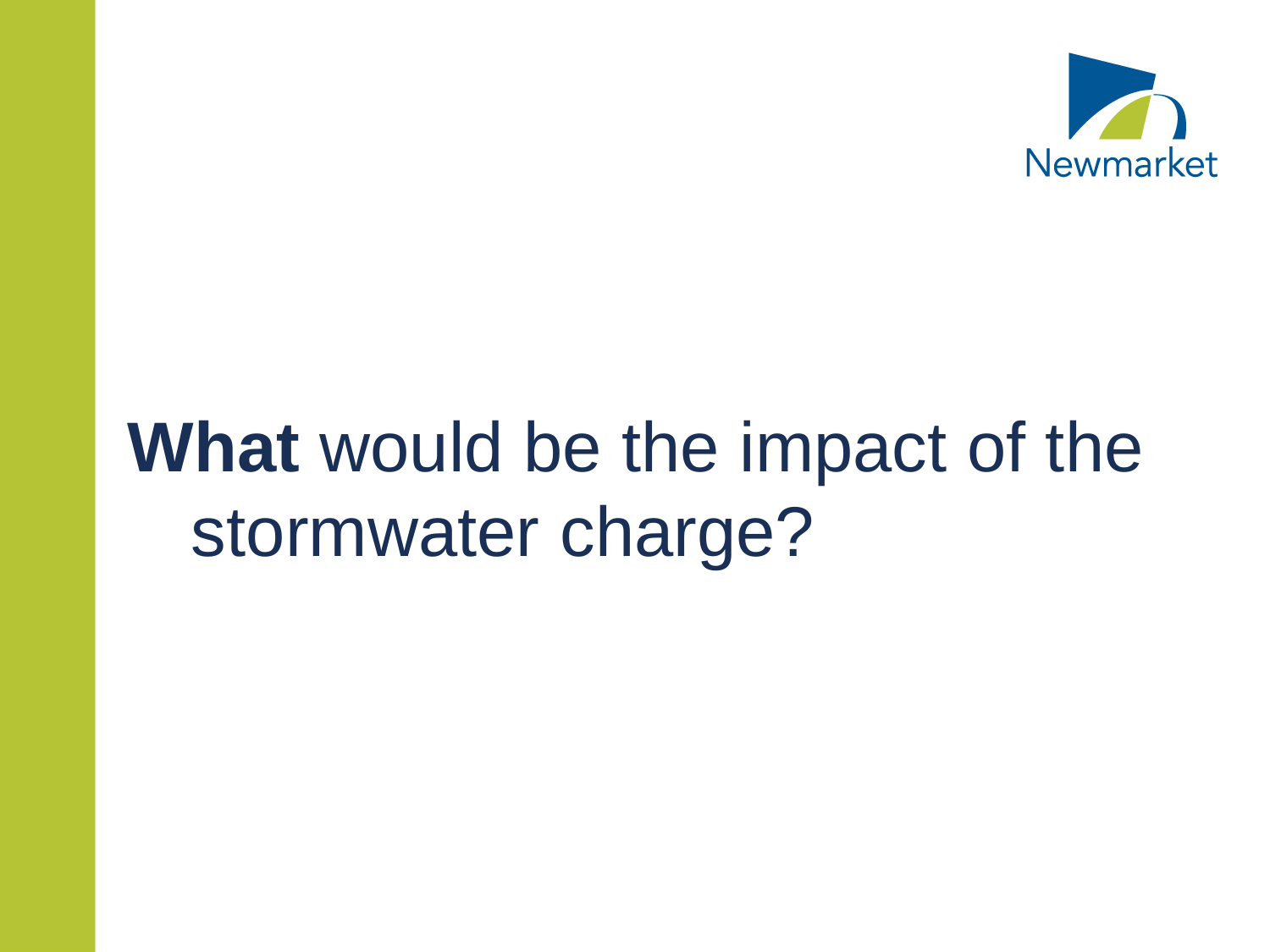## Estimated Average Stormwater Charge

|                                  | Low     | <b>Medium</b> | <b>High</b> |
|----------------------------------|---------|---------------|-------------|
| Rate Per Square<br>Meter         | \$0.013 | \$0.064       | \$0.128     |
| Average Size in<br>Square Meters | 14,200  | 600           | 3,720       |
| <b>Average Annual</b><br>Fee     | \$185   | \$38          | \$475       |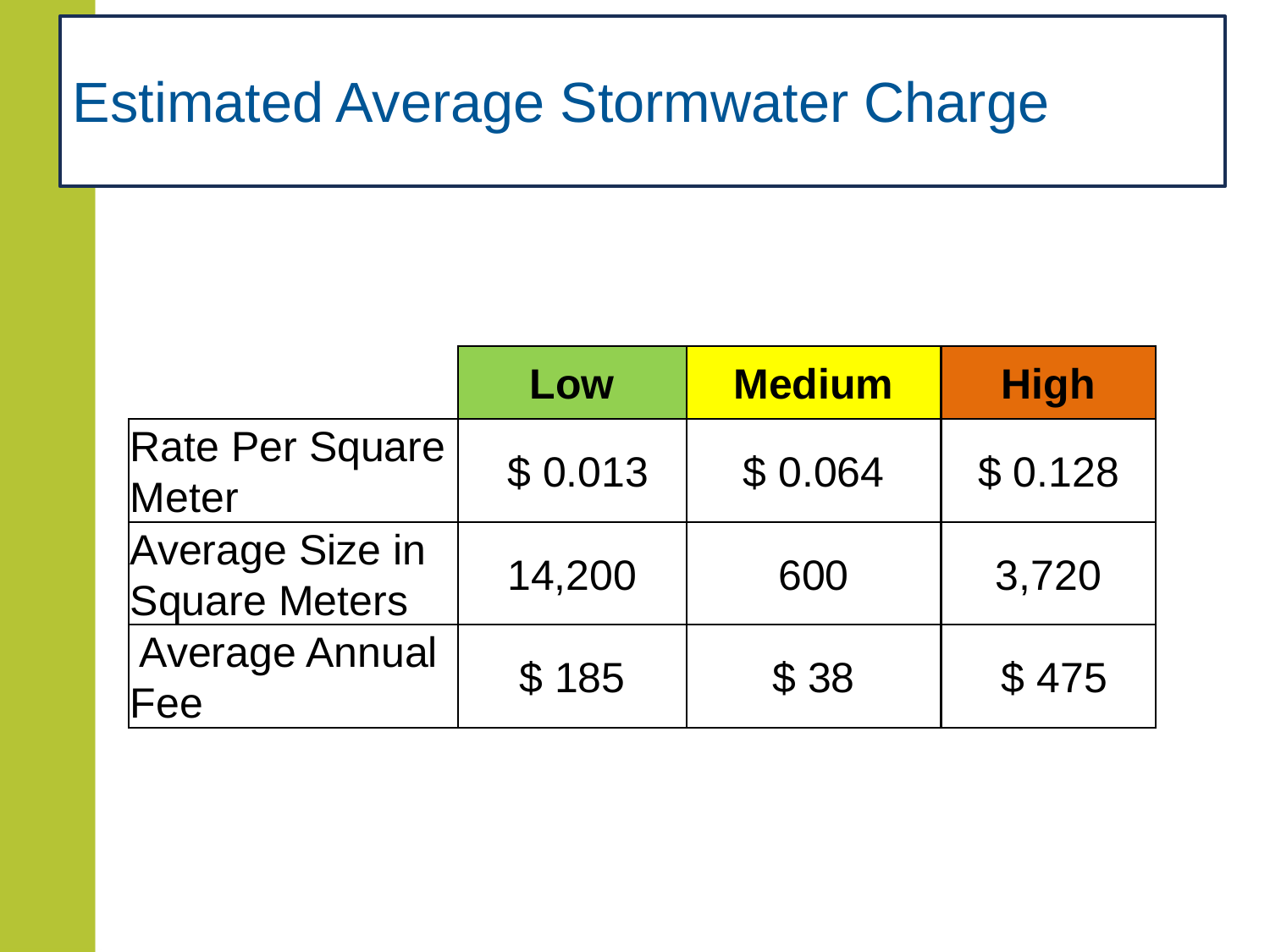## Impact of Implementing a Stormwater Charge

|                                                                             | Low   | <b>Medium</b> | <b>High</b> |
|-----------------------------------------------------------------------------|-------|---------------|-------------|
| <b>Total Annual Average</b><br>Municipal Costs without<br>Stormwater Charge | 2,368 | 2,804         | 10,778      |
| <b>Total Annual Average</b><br>Municipal Costs with<br>Stormwater Charge    | 2,499 | 2,790         | 11,070      |

| <b>Change in Total Annual</b><br>Average Municipal Costs (\$)       | \$131 | $-$ \$14  | \$236 |
|---------------------------------------------------------------------|-------|-----------|-------|
| <b>Change in Total Annual</b><br><b>Average Municipal Costs (%)</b> | 5.55% | $-0.51\%$ | 2.19% |